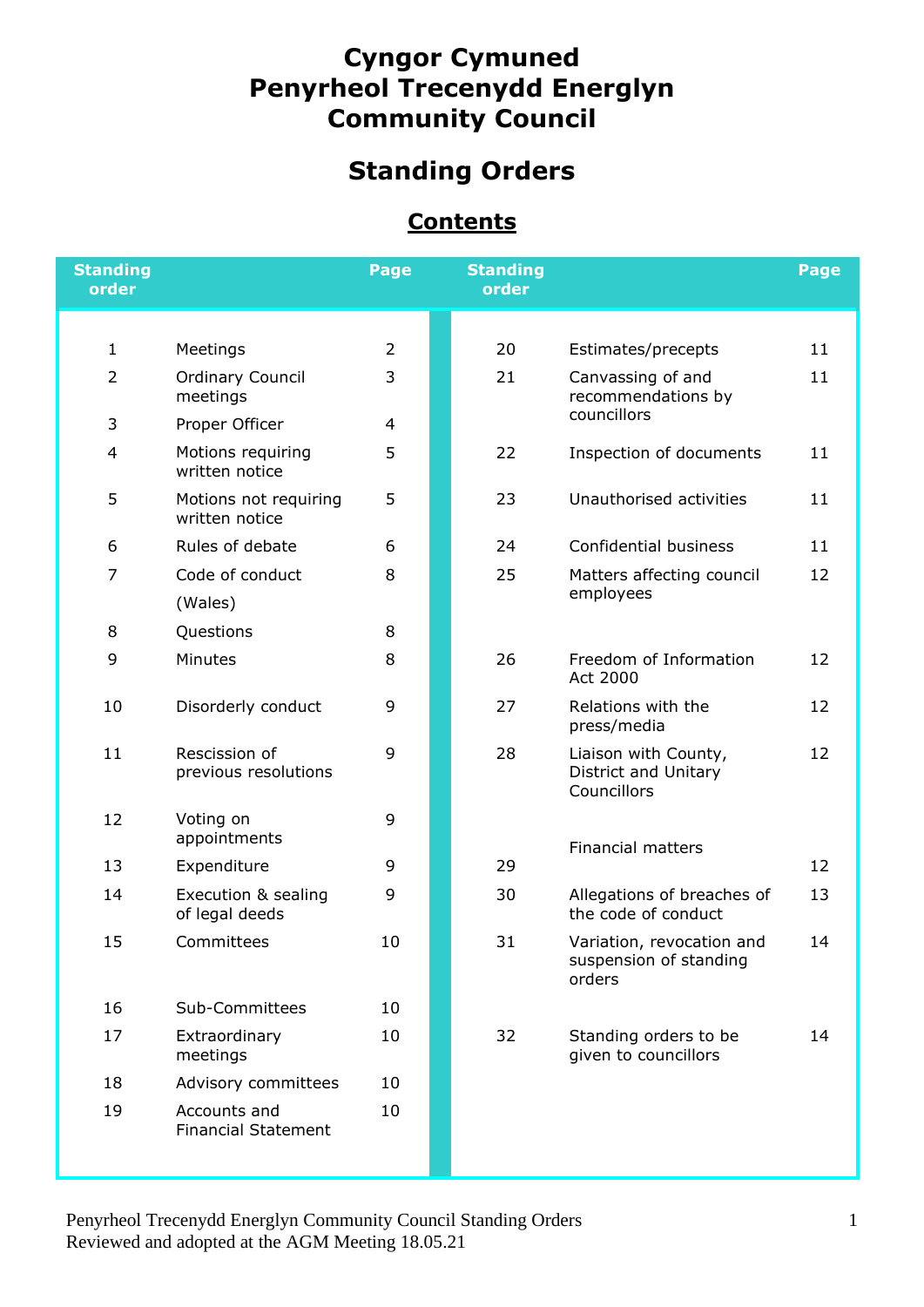### **1. Meetings**

- a) Meetings shall not take place in premises, which at the time of the meeting, are used for the supply of alcohol unless no other premises are available free of charge or at a reasonable cost.
- b) When calculating the three clear days for notice of a meeting to councillors and the public, the day on which notice was issued, the day of the meeting, a Sunday, a day of the Christmas break, a day of the Easter break or of a bank holiday or a day appointed for public thanksgiving or mourning shall not count.
- c) Meetings shall be open to the public unless their presence is prejudicial to the public interest by reason of the confidential nature of the business to be transacted or for other special reasons. The public's exclusion from part or all of a meeting shall be by a resolution which shall give reasons for the public's exclusion.
- d) Photographing, recording, broadcasting or transmitting the proceedings of a meeting by any means is not permitted without the Council's prior (written) consent.
- e) In accordance with standing order 1(c) above, the press shall be provided reasonable facilities for the taking of their report of all or part of a meeting at which they are entitled to be present.
- f) Subject to standing orders, which indicate otherwise, anything authorised or required to be done by, to or before the Chairman may in his/her absence be done by, to or before the Vice-Chairman (if any).
- g) The Chairman, if present, shall preside at a meeting. If the Chairman is absent from a meeting, the Vice-Chairman, if present, shall preside. If both the Chairman and the Vice-Chairman are absent from a meeting, a Councillor as chosen by the Councillors present at the meeting shall preside at the meeting.
- h) Subject to the standing order below, all questions at a meeting shall be decided by a majority of the Councillors present and voting thereon.
- i) The Chairman may give an original vote on any matter put to the vote, and in the case of an equality of votes may exercise his/her casting vote whether or not he/she gave an original vote.
- j) Unless standing orders provide otherwise, voting on any question shall be by a show of hands. At the request of a Councillor, the voting on any question shall be recorded so as to show whether each councillor present and voting gave his/her vote for or against that question. Such a request shall be made before moving on to the next item of business on the agenda.
- k) The minutes of a meeting shall record the names of councillors present and absent.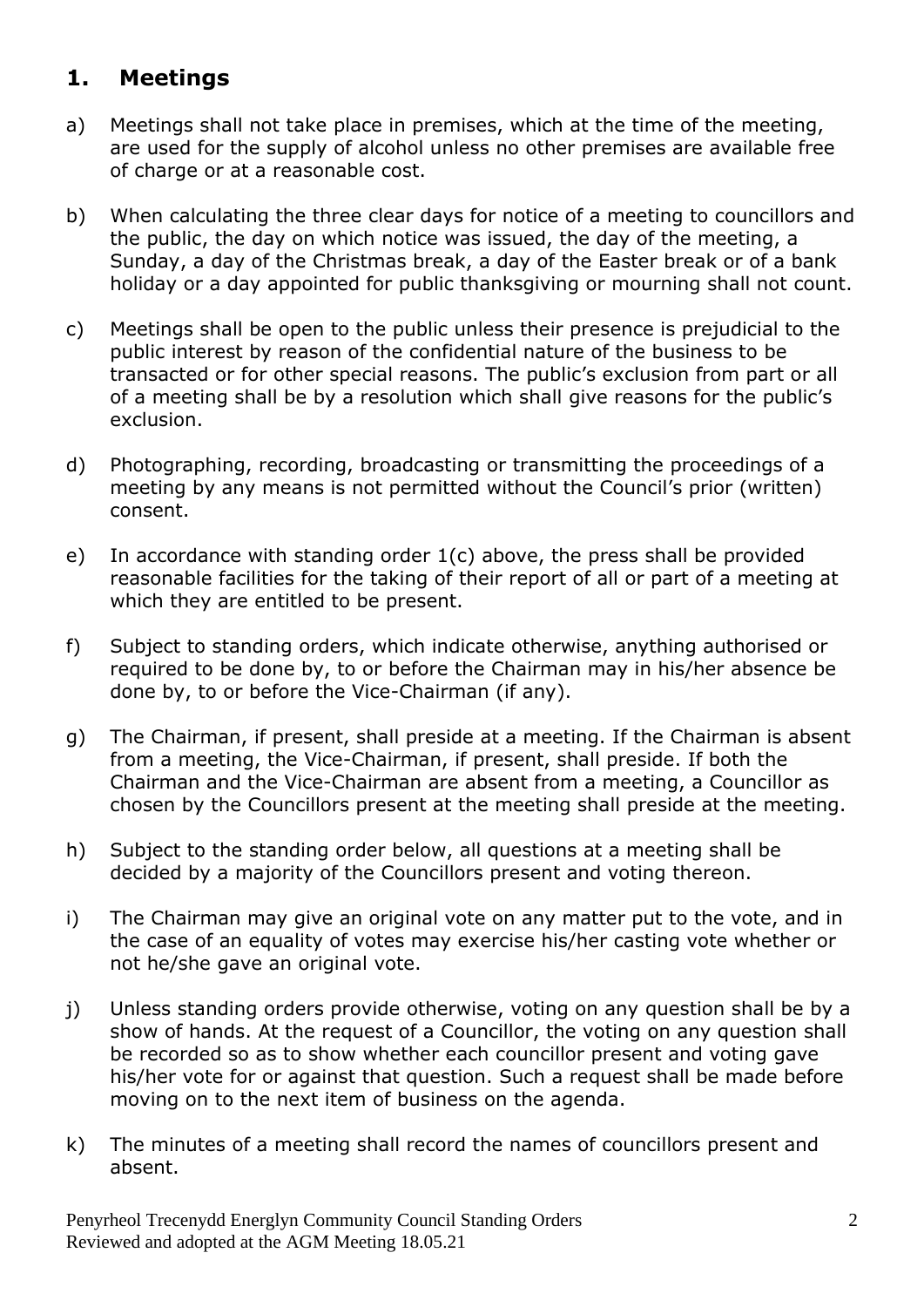- l) The code of conduct adopted by the Council shall apply to councillors in respect of the entire meeting.
- m) An interest arising from the code of conduct adopted by the Council, the existence and nature of which is required to be disclosed by a Councillor at a meeting shall be recorded in the minutes.
- n) No business may be transacted at a meeting unless at least one third of the whole number of members of the Council (4) are present and in no case shall the quorum of a meeting be less than 3.
- o) If a meeting is or becomes inquorate no business shall be transacted and the meeting shall be adjourned. Any outstanding business of a meeting so adjourned shall be transacted at a following meeting.

#### **2. Ordinary Council meetings**

- a) In an election year, the annual meeting of the Council shall be held on or within 14 days following the day on which the new councillors elected take office.
- b) In a year which is not an election year, the annual meeting of a Council shall be held on such day in May as the Council may direct.
- c) If no other time is fixed, the annual meeting of the Council shall take place at 6.00 pm.
- d) In addition to the annual meeting of the Council, other ordinary meetings may be held in each year on such dates and times as the Council may direct. These dates will be published on the Community Council website and in the biannual Newsletter if still being published.
- e) The election of the Chairman and Vice-Chairman of the Council shall be the first business completed at the annual meeting of the Council.
- f) The Chairman of the Council, unless he/she has resigned or becomes disqualified, shall continue in office and preside at the annual meeting until his/her successor is elected at the next annual meeting of the Council.
- g) The Vice-Chairman of the Council, if any, unless he/she resigns or becomes disqualified, shall hold office until immediately after the election of the Chairman of the Council at the next annual meeting of the Council.
- h) In an election year, if the current Chairman of the Council has not been reelected as a member of the Council, he/she shall preside at the meeting until a successor Chairman of the Council has been elected. The current Chairman of the Council shall not have an original vote in respect of the election of the new Chairman of the Council but must give a casting vote in the case of an equality of votes.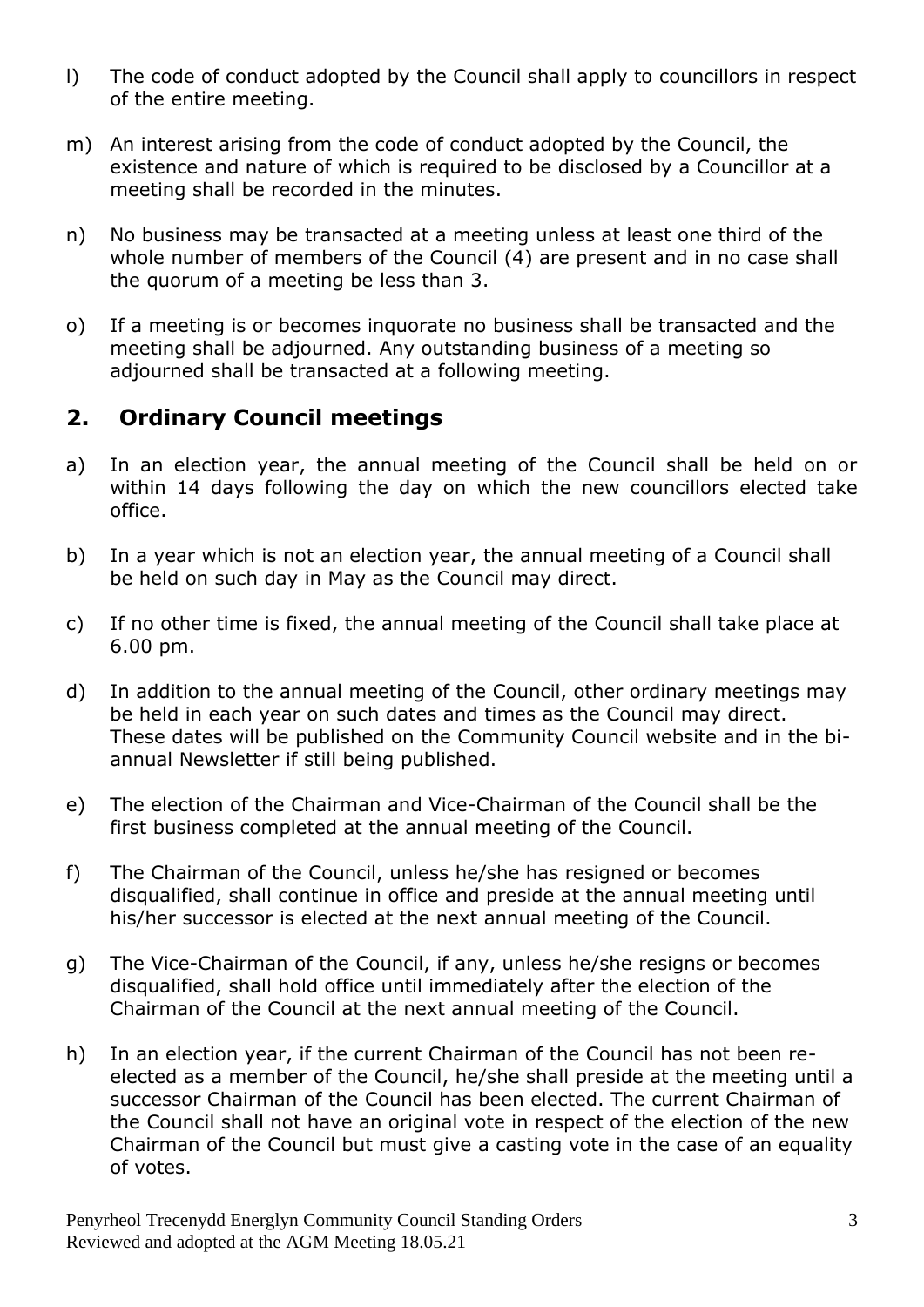i) In an election year, if the current Chairman of the Council has been re-elected as a member of the Council, he/she shall preside at the meeting until a new Chairman of the Council has been elected. He/she may exercise an original vote in respect of the election of the new Chairman of the Council and must give a casting vote in the case of an equality of votes.

#### **3. Proper Officer**

- a) The Council's Proper Officer shall do the following:
- i. Sign and serve on councillors by post or email (councillors' choice), a summons confirming the time, date, venue and the agenda of a meeting of the Council and a meeting of a committee and sub-committee at least three clear days before the meeting.
- ii. Include in the agenda all motions in the order received unless a councillor has given written notice at least seven days before the meeting confirming his withdrawal of it.
- iii. Convene a meeting of full Council for the election of a new Chairman of the Council, occasioned by a casual vacancy in his/her office.
- iv. Make available for inspection the minutes of meetings. Minutes can be obtained from the Proper Officer and copies are also displayed at Caerphilly Library.
- v. Receive and retain copies of byelaws made by other local authorities.
- vi. Receive and retain declarations of acceptance of office from councillors.
- vii. Retain a copy of every councillor's register of interests and any changes to it and keep copies of the same available for inspection.
- viii. Keep proper records required before and after meetings;
- ix. Process all requests made under the Freedom of Information Act 2000 and Data Protection Act 1998.
- x. Receive and send general correspondence and notices on behalf of the Council except where there is a resolution to the contrary.
- xi. Manage the organisation, storage of and access to information held by the Council in paper and/or electronic form.
- xii. Arrange for the prompt authorisation, approval, and instruction regarding any payments to be made by the Council in accordance with the Council's financial regulations.
- xiii. Keep a record of every planning application notified to the Council and the Council's response to the local planning authority.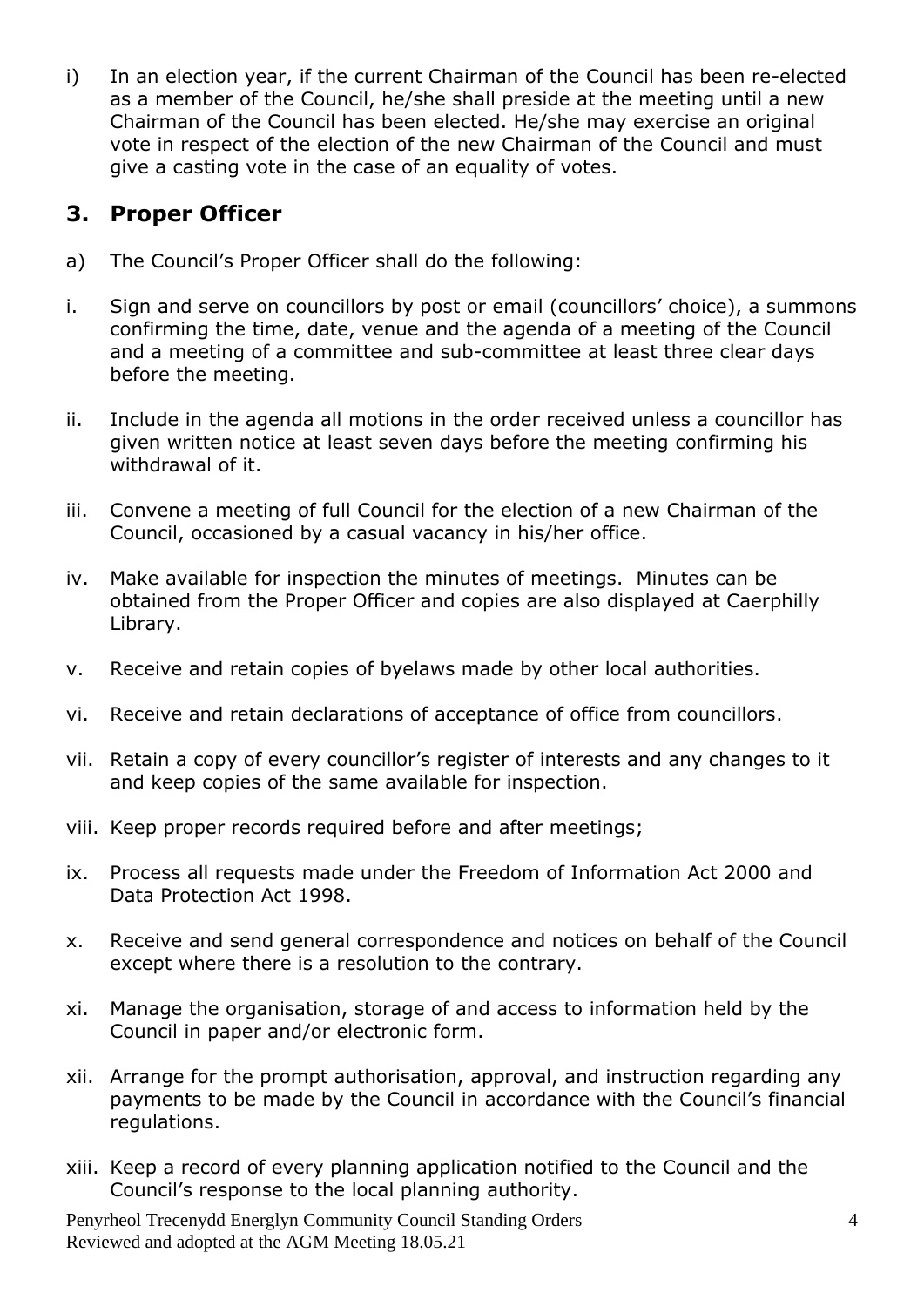xiv. Action or undertake activity or responsibilities instructed by resolution or contained in standing orders.

#### **4. Motions requiring written notice**

- a) No motion may be moved at a meeting unless it is included in the agenda and the mover has given written notice of its wording to the Council's Proper Officer at least seven clear days before the next meeting.
- b) The Proper Officer may, before including a motion in the agenda, correct obvious grammatical or typographical errors in the wording of the motion.
- c) If the Proper Officer considers the wording of a motion received in accordance with the standing order above, is not clear in meaning, the motion shall be rejected until the mover of the motion resubmits it in writing to the Proper Officer in clear and certain language at least seven clear days before the meeting.
- d) If the wording or nature of a proposed motion is considered unlawful or improper, the Proper Officer shall consult with the Chairman of the forthcoming meeting or, as the case may be, the Councillors who have convened the meeting, to consider whether the motion shall be included or rejected in the agenda.
- e) Having consulted the Chairman or councillors pursuant to standing order 4(d) above, the decision of the Proper Officer as to whether or not to include the motion in the agenda shall be final.
- f) Every motion and resolution shall relate to the Council's statutory functions, powers and lawful obligations or shall relate to an issue which specifically affects the Council's area or its residents.

#### **5. Motions not requiring written notice**

- a) Motions in respect of the following matters may be moved without written notice:
- i. To appoint a person to preside at a meeting.
- ii. To approve the absences of councillors.
- iii. To approve the accuracy of the minutes of the previous meeting.
- iv. To correct an inaccuracy in the minutes of the previous meeting.
- v. To alter the order of business on the agenda for reasons of urgency or expedience.
- vi. To proceed to the next business on the agenda.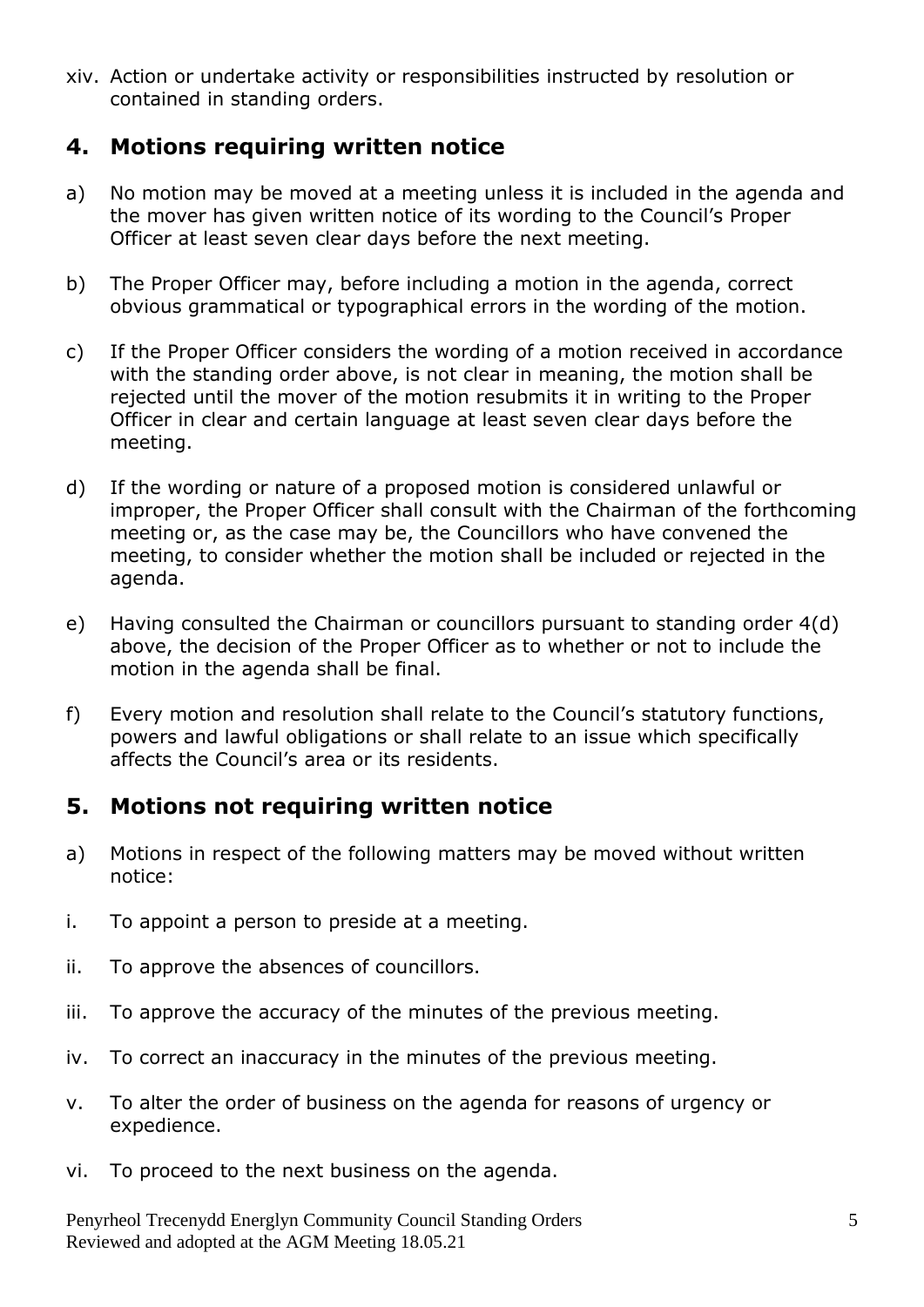- vii. To close or adjourn debate.
- viii. To refer by formal delegation a matter to a committee or to a sub-committee or an employee.
- ix. To consider a report and/or recommendations made by an employee, professional advisor, expert or consultant.
- x. To authorise legal deeds to be signed by two councillors and witnessed.
- xi. To amend a motion relevant to the original or substantive motion under consideration which shall not have the effect of nullifying it.
- xii. To extend the time limit for speeches.
- xiii. To exclude the press and public for all or part of a meeting.
- xiv. To silence or exclude from the meeting a Councillor or a member of the public for disorderly conduct.
- xv. To give the consent of the Council if such consent is required by standing orders.
- xvi. To suspend any standing order except those which are mandatory by law.
- xvii. To adjourn the meeting.
- xviii. To appoint representatives to outside bodies and to make arrangements for those representatives to report back the activities of outside bodies.
- xviv. To answer questions from councillors.

### **6. Rules of debate**

- a) Motions included in an agenda shall be considered in the order that they appear on the agenda unless the order is changed at the Chairman's direction for reasons of expedience.
- b) A motion shall not be considered unless it has been proposed and seconded.
- c) A motion to amend an original or substantive motion shall not be considered unless proper notice has been given after the original or substantive motion has been seconded and notice of such amendment, shall, if required by the Chairman, be reduced to writing and handed to the Chairman who shall determine the order in which they are considered.
- d) A councillor may move amendments to his own motion. If a motion has already been seconded, an amendment to it shall be with the consent of the seconder.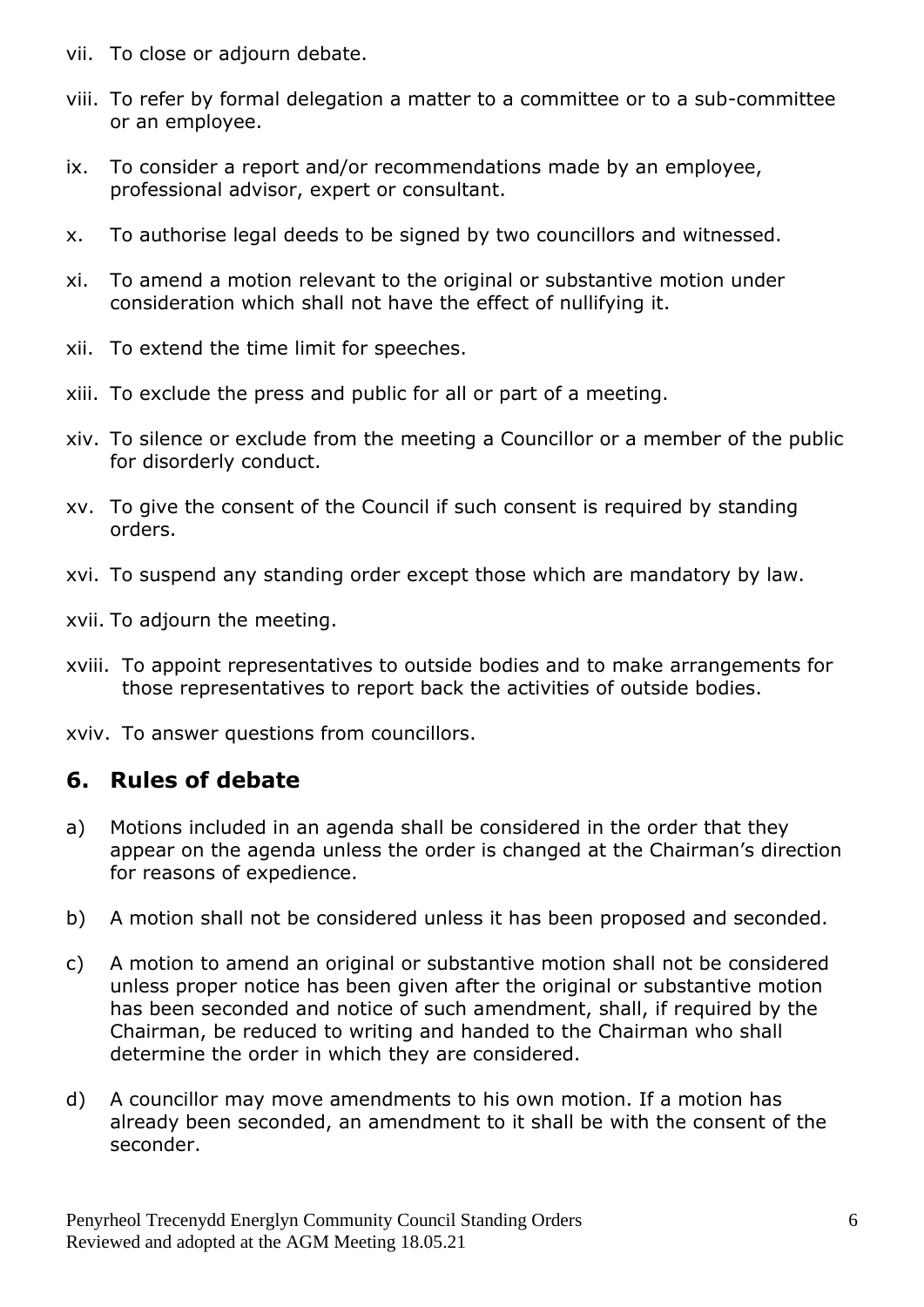- e) Any amendment to a motion shall be either:
- i. to leave out words;
- ii. to add words;
- iii. to leave out words and add other words.
- f) A proposed or carried amendment to a motion shall not have the effect of negating the original or substantive motion under consideration.
- g) Only one amendment shall be moved and debated at a time, the order of which shall be directed by the Chairman. No further amendment to a motion shall be moved until the previous amendment has been disposed of.
- h) If an amendment is not carried, other amendments shall be moved in the order directed by the Chairman.
- i) If an amendment is carried, the original motion, as amended, shall take the place of the original motion and shall become the substantive motion upon which any further amendment may be moved.
- j) The mover of a motion or the mover of an amendment shall have a right of reply, not exceeding five minutes.
- k) Where a series of amendments to an original motion are carried, the mover of the original motion shall have a right of reply in respect of the substantive motion at the very end of debate and immediately before it is put to the vote.
- l) A point of order shall be decided by the Chairman and his/her decision shall be final.
- m) With the consent of the seconder and/or of the meeting, a motion or amendment may be withdrawn by the proposer. A councillor shall not speak upon the said motion or amendment unless permission for the withdrawal of the motion or amendment has been refused.
- n) When a councillor's motion is under debate no other motion shall be moved except:
- i. to amend the motion;
- ii. to proceed to the next business;
- iii. to adjourn the debate;
- iv. to put the motion to a vote;
- v. to ask a person to be silent or for him/her to leave the meeting;
- vi. to refer a motion to a committee or sub-committee for consideration;
- vii. to exclude the public and press;
- viii. to adjourn the meeting;
- ix. to suspend any standing order, except those which are mandatory.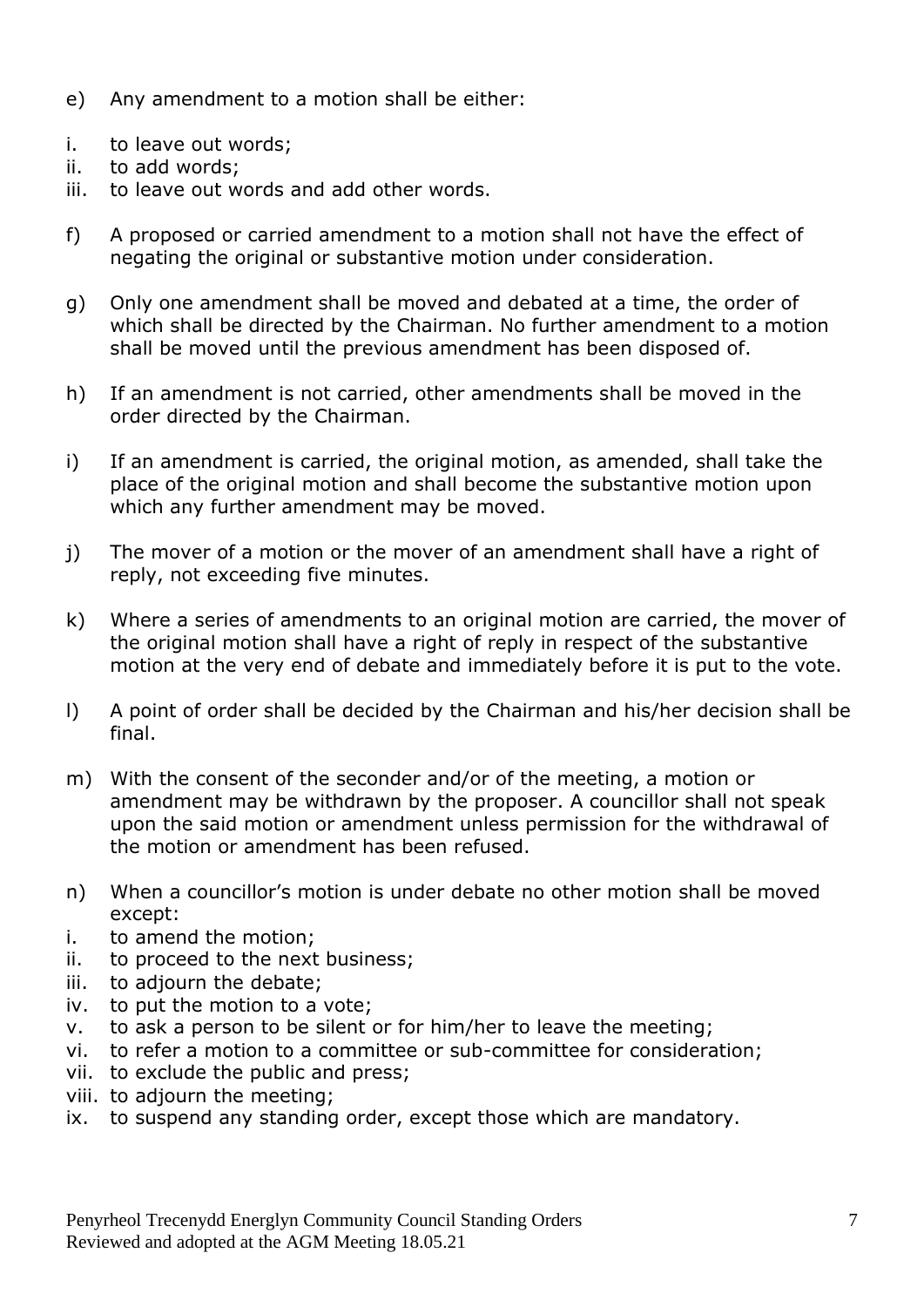## **7. Code of Conduct (Wales)**

- a) All councillors shall observe the code of conduct adopted by the Council.
- b) All councillors shall have the opportunity to undertake training in the code of conduct
- c) Councillors may exercise rights contained in the standing order below, only if members of the public are permitted to (i) make representations, (ii) answer questions and (iii) give evidence relating to the business being transacted.
- d) Councillors who have a prejudicial interest in relation to any item of business being transacted at that meeting may (i) make representations, (ii) answer questions and (iii) give evidence relating to the business being transacted but must, thereafter, leave the room or chamber.

#### **8. Questions**

- a) A councillor may seek an answer to a question concerning any business of the Council provided seven clear days notice of the question has been given to the Proper Officer.
- b) Questions not related to items of business on the agenda for a meeting shall only be asked during the part of the meeting set aside for such questions.
- c) Every question shall be put and answered without discussion.
- d) A person to whom the question has been put may decline to answer

#### **9. Minutes**

- a) If a copy of the draft minutes of a preceding meeting has been circulated to councillors no later than the day of service of the summons to attend the scheduled meeting, they shall be taken as read.
- b) No discussion of the draft minutes of a preceding meeting shall take place except in relation to their accuracy
- c) Minutes, including any amendment to correct their accuracy, shall be confirmed by resolution and shall be signed by the Chairman of the meeting and stand as an accurate record of the meeting to which the minutes relate.
- d) Upon a resolution which confirms the accuracy of the minutes of a meeting, any previous draft minutes or recordings of the meeting shall be destroyed.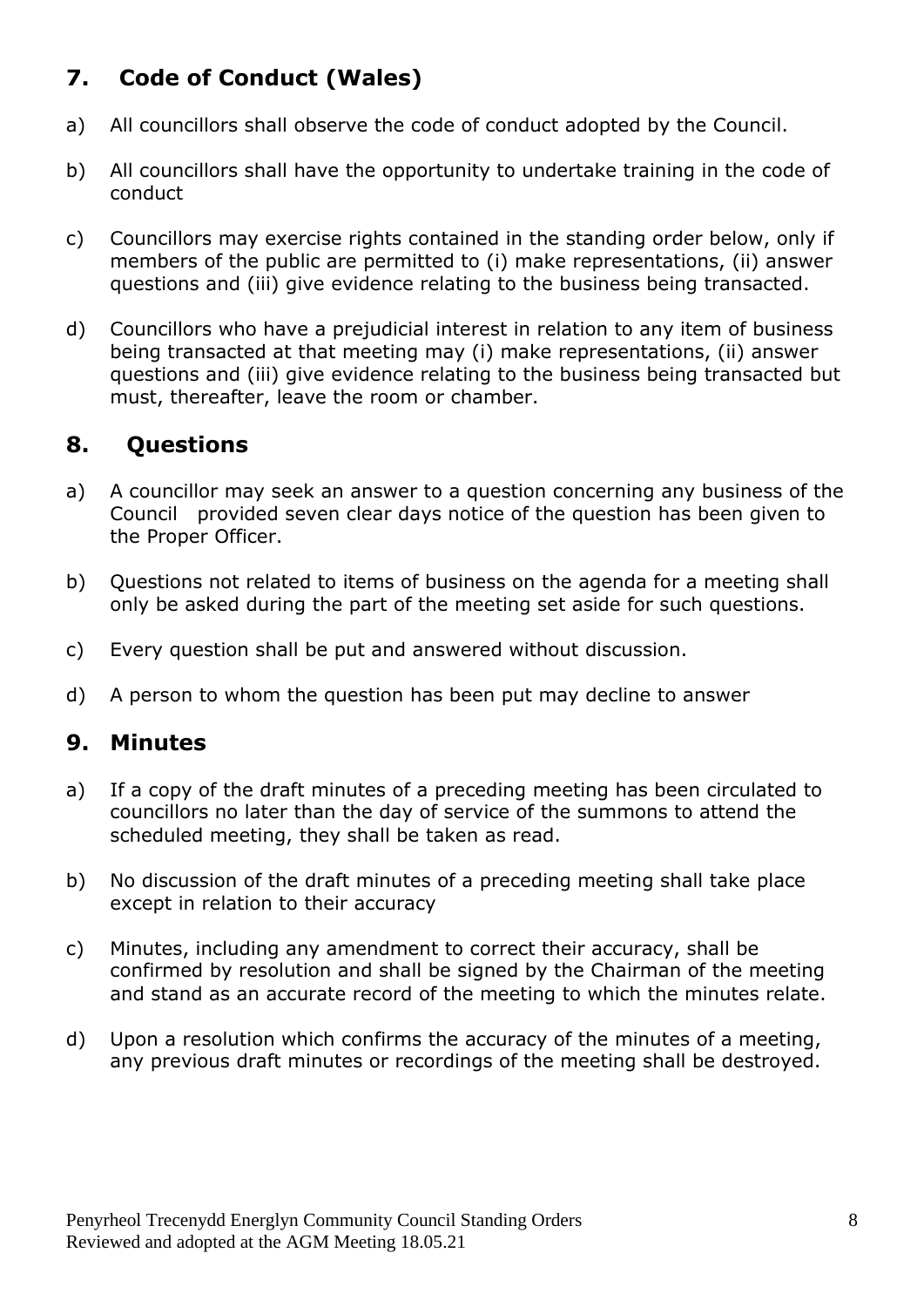## **10. Disorderly conduct**

- a) No person shall obstruct the transaction of business at a meeting or behave offensively or improperly.
- b) If, in the opinion of the Chairman, there has been a breach of standing order (a) above, the Chairman shall express that opinion and thereafter any councillor (including the Chairman) may move that the person be silenced or excluded from the meeting, and the motion, if seconded, shall be put forthwith and without discussion.
- c) If a resolution made in accordance with standing order 10(b) above, is disobeyed, the Chairman may take such further steps as may reasonably be necessary to enforce it and/or he may adjourn the meeting.

### **11. Rescission of previous resolutions**

- a) A resolution (whether affirmative or negative) of the Council shall not be reversed within six months except either by a special motion, the written notice whereof bears the names of at least seven councillors of the Council, or by a motion moved in pursuance of the report or recommendation of a committee.
- b) When a special motion or any other motion moved pursuant to standing order (a) above has been disposed of, no similar motion may be moved within a further six months.

### **12. Voting on appointments**

a) Where more than two persons have been nominated for a position to be filled by the Council and none of those persons has received an absolute majority of votes in their favour, the name of the person having the least number of votes shall be struck off the list and a fresh vote taken. This process shall continue until a majority of votes is given in favour of one person. Any tie may be settled by the Chairman's casting vote.

### **13. Expenditure**

- b) Any expenditure incurred by the Council shall be in accordance with the Council's financial regulations.
- c) The Council's financial regulations shall be reviewed once a year.
- d) The Council's financial regulations may make provision for the authorisation of the payment of money in exercise of any of the Council's functions to be delegated to a committee, sub-committee or to an employee.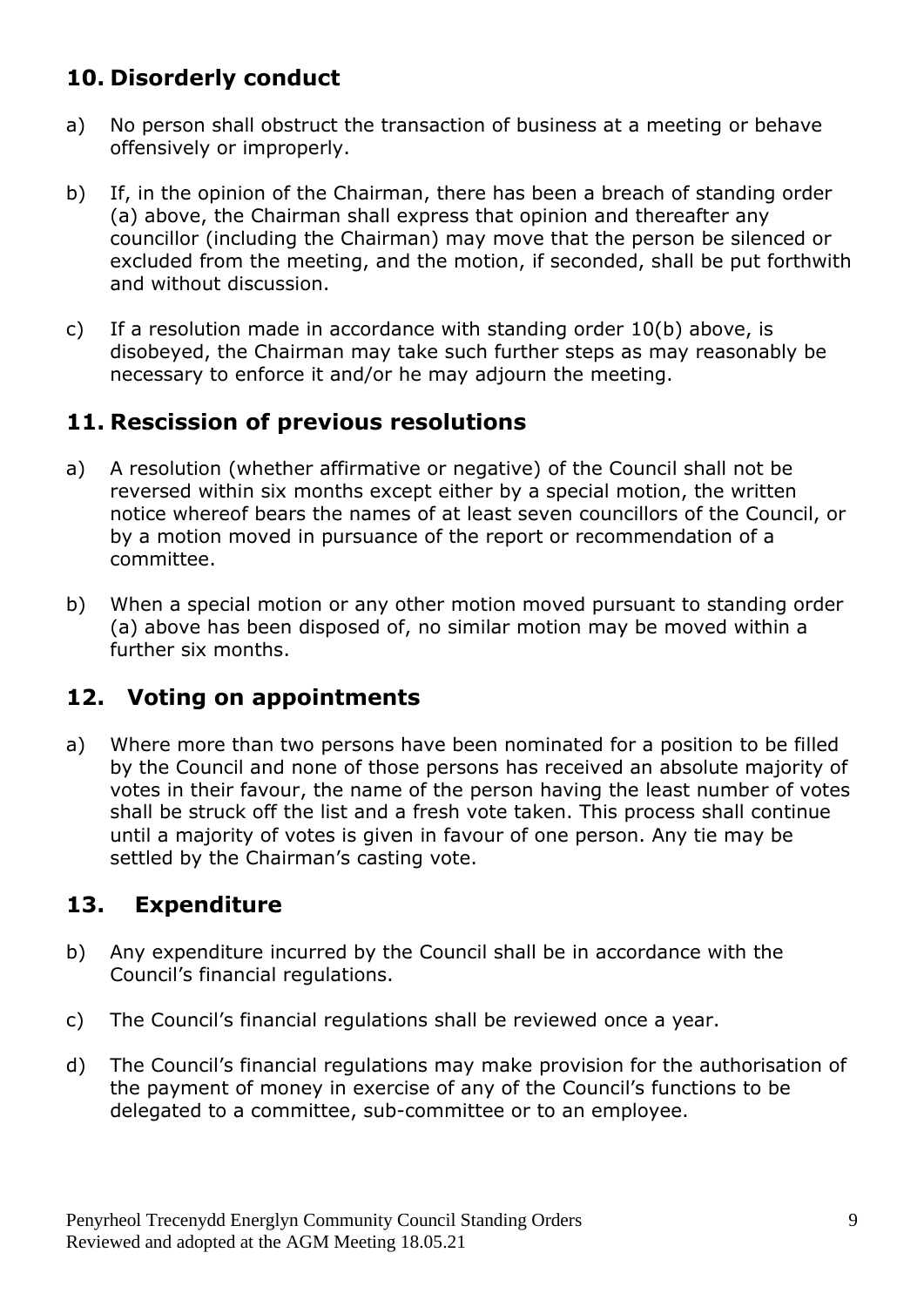## **14.Execution of Legal Deeds**

- a) A legal deed shall not be executed on behalf of the Council unless the same has been authorised by a resolution.
- b) In accordance with a resolution made under standing order (a) above, any two members of the Council, may sign, on behalf of the Council, any deed required by law and the Proper Officer shall witness their signatures.

## **15. Committees**

- a) The Council may, at its annual meeting, appoint standing committees and may at any other time appoint such other committees as may be necessary, and:
- i. shall determine their terms of reference;
- ii. may permit committees to determine the dates of their meetings;
- iii. shall appoint and determine the term of office of councillor or non-councillor members of such a committee (unless the appointment of non-councillors is prohibited by law) so as to hold office no later than the next annual meeting;
- iv. may in accordance with standing orders, dissolve a committee at any time.

### **16. Sub-Committees**

a) Unless there is a Council resolution to the contrary, every committee may appoint a sub-committee whose terms of reference and members shall be determined by resolution of the committee.

### **17. Extraordinary meetings**

- a) The Chairman of the Council may convene an extraordinary meeting of the Council at any time.
- b) If the Chairman of the Council does not or refuses to call an extraordinary meeting of the Council within seven days of having been requested to do so by two councillors, those two councillors may convene an extraordinary meeting of the Council. The statutory public notice giving the time, venue and agenda for such a meeting must be signed by the two councillors.

## **18. Advisory Committees**

- a) The Council may appoint advisory committees comprised of a number of councillors and non-councillors.
- b) Advisory committees and any sub-committees may consist wholly of persons who are non-councillors.

### **19. Accounts and Financial Statement**

a) All payments by the Council shall be authorised, approved and paid in accordance with the Council's financial regulations, which shall be reviewed at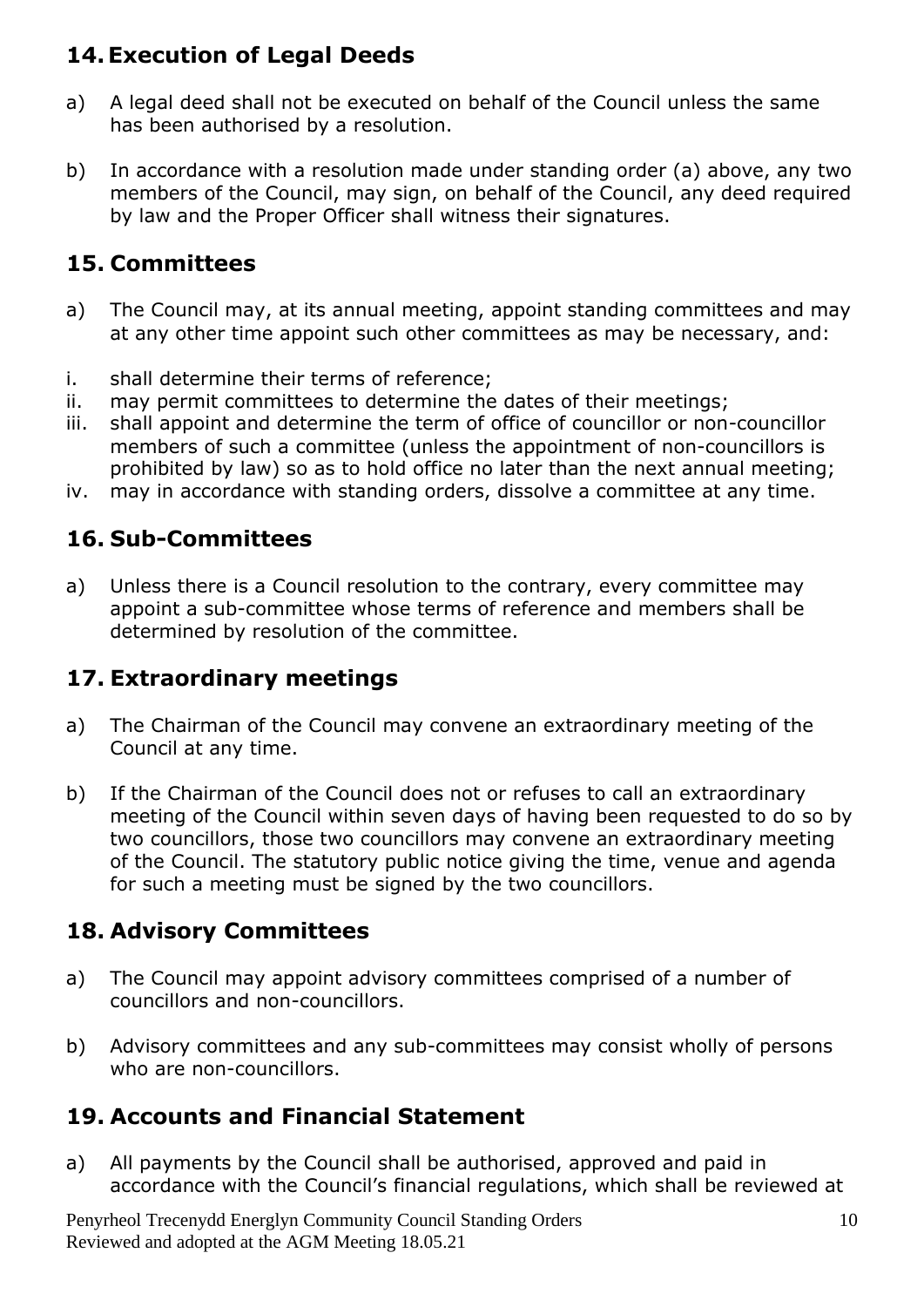least annually.

b) The Responsible Financial Officer shall include in each monthly agenda details of all recent transactions (payments and receipts). The Statement of Accounts of the Council (which is subject to external audit), including the annual governance statement, shall be presented to Council for formal approval before 30 June.

#### **20. Precepts/Estimates**

a) The Council shall approve written estimates for the coming financial year at its meeting before the end of January.

### **21. Canvassing of and recommendations by councillors**

- a) Canvassing councillors or the members of a committee or sub-committee, directly or indirectly, for appointment to or by the Council shall disqualify the candidate from such an appointment. The Proper Officer shall disclose the requirements of this standing order to every candidate.
- b) A councillor or a member of a committee or sub-committee shall not solicit a person for appointment to or by the Council or recommend a person for such appointment or for promotion; but, nevertheless, any such person may give a written testimonial of a candidate's ability, experience or character for submission to the Council with an application for appointment.
- c) This standing order shall apply to tenders as if the person making the tender were a candidate for an appointment.

### **22. Inspection of documents**

a) Subject to standing orders to the contrary or in respect of matters which are confidential, a councillor may, for the purpose of his official duties (but not otherwise), inspect any document in the possession of the Council or a committee or a sub-committee, and request a copy for the same purpose. The minutes of meetings of the Council, its committees or sub-committees shall be available for inspection by councillors.

### **23. Unauthorised Activities**

Unless authorised by a resolution, no individual councillor shall in the name or on behalf of the Council, a committee or a sub-committee:

- i. inspect any land and/or premises which the Council has a right or duty to inspect; or
- ii. issue orders, instructions or directions.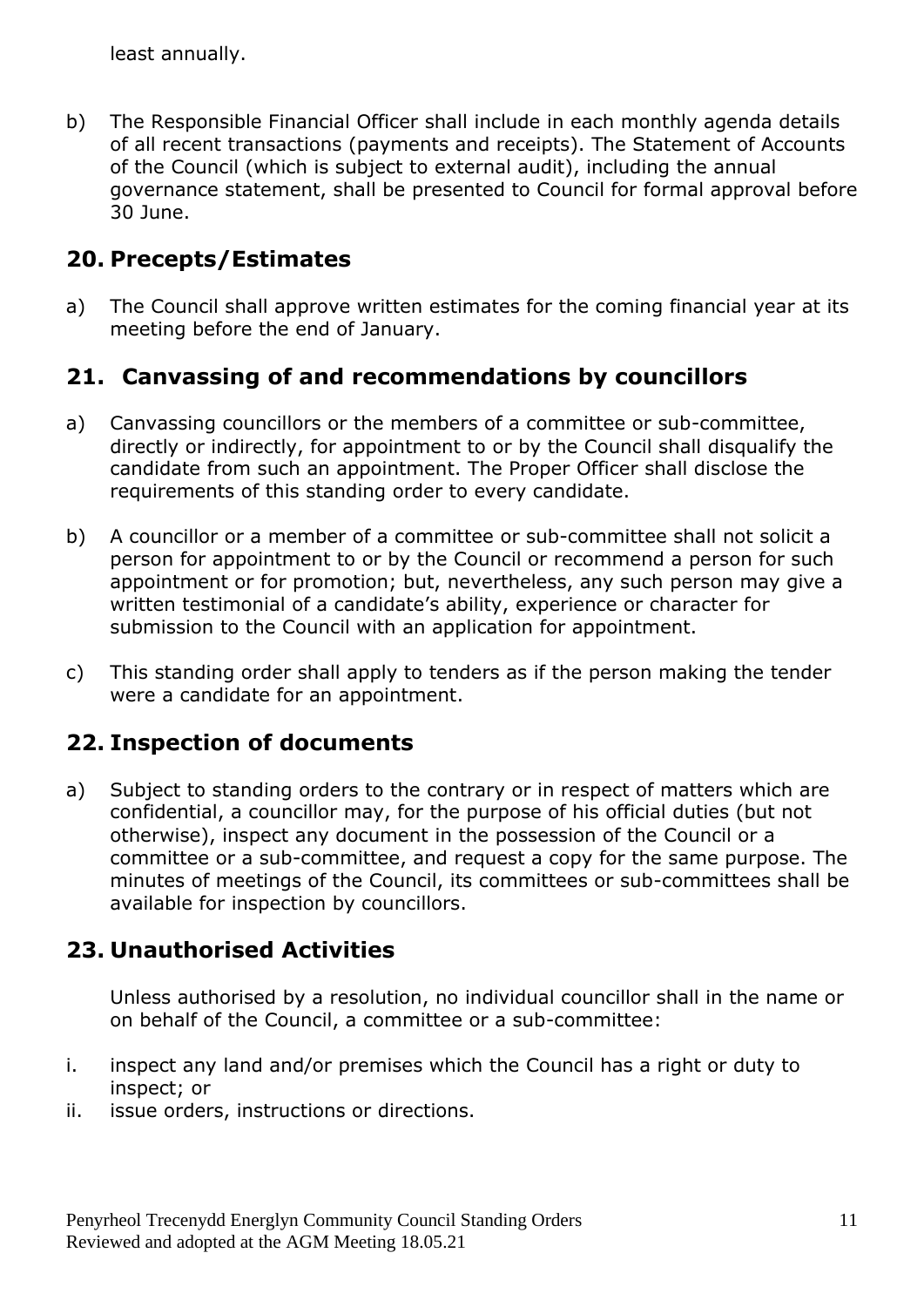## **24. Confidential Business**

- a) Councillors [Wales: and employees] shall not disclose information given in confidence or which they believe, or ought to be aware is of a confidential nature.
- b) A councillor in breach of the provisions of standing order (a) above may be removed from a committee or a sub-committee by a resolution of the Council.

### **25. Matters Affecting Council Employees**

- a) Any persons responsible for all or part of the management of Council employees shall keep written records of all meetings relating to their performance and capabilities, grievance and disciplinary matters.
- b) The Council shall keep written records relating to employees secure. All paper records shall be secured under lock and electronic records shall be password protected.
- c) Records documenting reasons for an employee's absence due to ill health or details of a medical condition shall be made available only to those persons with responsibility for the same.
- d) Access and means of access by keys and/or computer passwords to records of employment, administration and finance, shall be provided only to the Chairman of the Council and two other nominated members.

## **26. Freedom of Information Act 2000**

a) All requests for information held by the Council shall be processed by the Proper Officer in accordance with the Council's policy in respect of handling requests under the Freedom of Information Act 2000.

### **27. Relations with the Press/Media**

a) The press are allowed to attend meetings, on written request. However the Council reserve the right to exclude the press if circumstances warrant.

### **28. Liaison with District and County or Unitary Councillors**

- a) An agenda for each meeting of the Council shall be sent to the County Borough Council
- b) Minutes of all Full Council Meetings will be sent to the County Borough Council
- c) Appointed Community Council Representative are expected to attend Community and Town Councils Liaison Committees and County Borough Joint Liaison Committee Meetings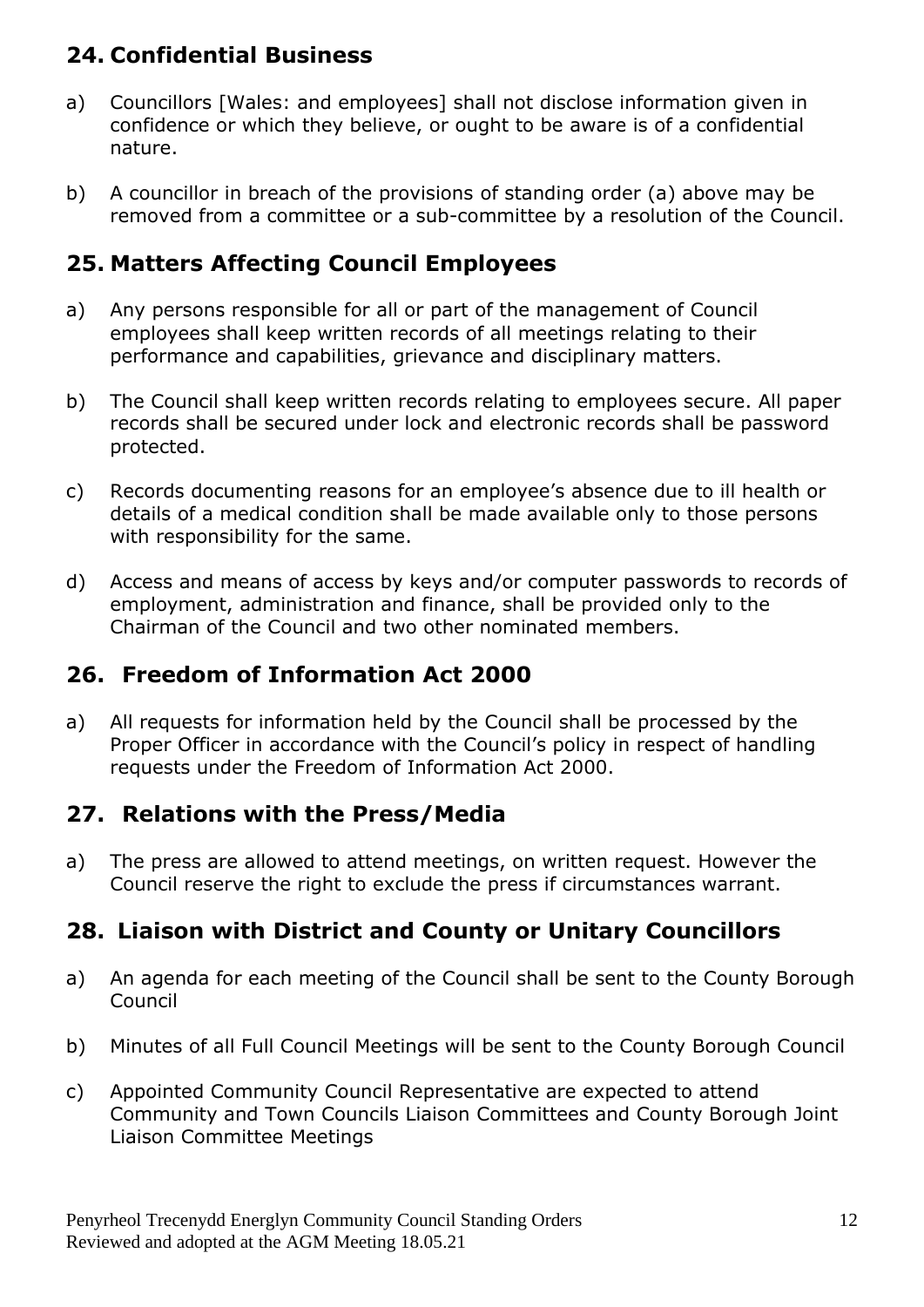## **29. Financial matters**

- a) The Council shall consider and approve financial regulations drawn up by the Responsible Financial Officer, which shall include detailed arrangements in respect of the following:
- i. the accounting records and systems of internal control;
- ii. the assessment and management of financial risks faced by the Council;
- iii. the work of the Internal Auditor and the receipt of regular reports from the Internal Auditor, which shall be required at least annually;
- iv. the inspection and copying by councillors and local electors of the Council's accounts and/or orders of payments;
- v. procurement policies (subject to the standing order below) including the setting of values for different procedures where the contract has an estimated value of less than £60,000.
- b) Any proposed contract for the supply of goods, materials, services and the execution of works with an estimated value in excess of £60,000 shall be procured on the basis of a formal tender as summarised in the standing order below.
- c) Any formal tender process shall comprise the following steps:
- i. a public notice of intention to place a contract to be placed in a local newspaper;
- ii. a specification of the goods, materials, services and the execution of works shall be drawn up;
- iii. tenders are to be sent, in a sealed marked envelope, to the Proper Officer by a stated date and time;
- iv. tenders submitted are to be opened, after the stated closing date and time, by the Proper Officer and at least one member of the Council;
- v. tenders are then to be assessed and reported to the appropriate meeting of Council or Committee.
- d) Neither the Council, nor any committee, is bound to accept the lowest tender, estimate or quote.
- e) Where the value of a contract is likely to exceed £138, 893 (or other threshold specified by the Office of Government Commerce from time to time) the Council must consider whether the Public Contracts Regulations 2006 (SI No.5, as amended) and the Utilities Contracts Regulations 2006 (SI No. 6, as amended) apply to the contract and, if either of those Regulations apply, the Council must comply with EU procurement rules.

## **30. Allegations of breaches of the code of conduct**

a) On receipt of a notification that there has been an alleged breach of the code of conduct the Proper Officer will investigate the alleged breach and consult with the Chairman and the County Borough Council Monitoring Officer.